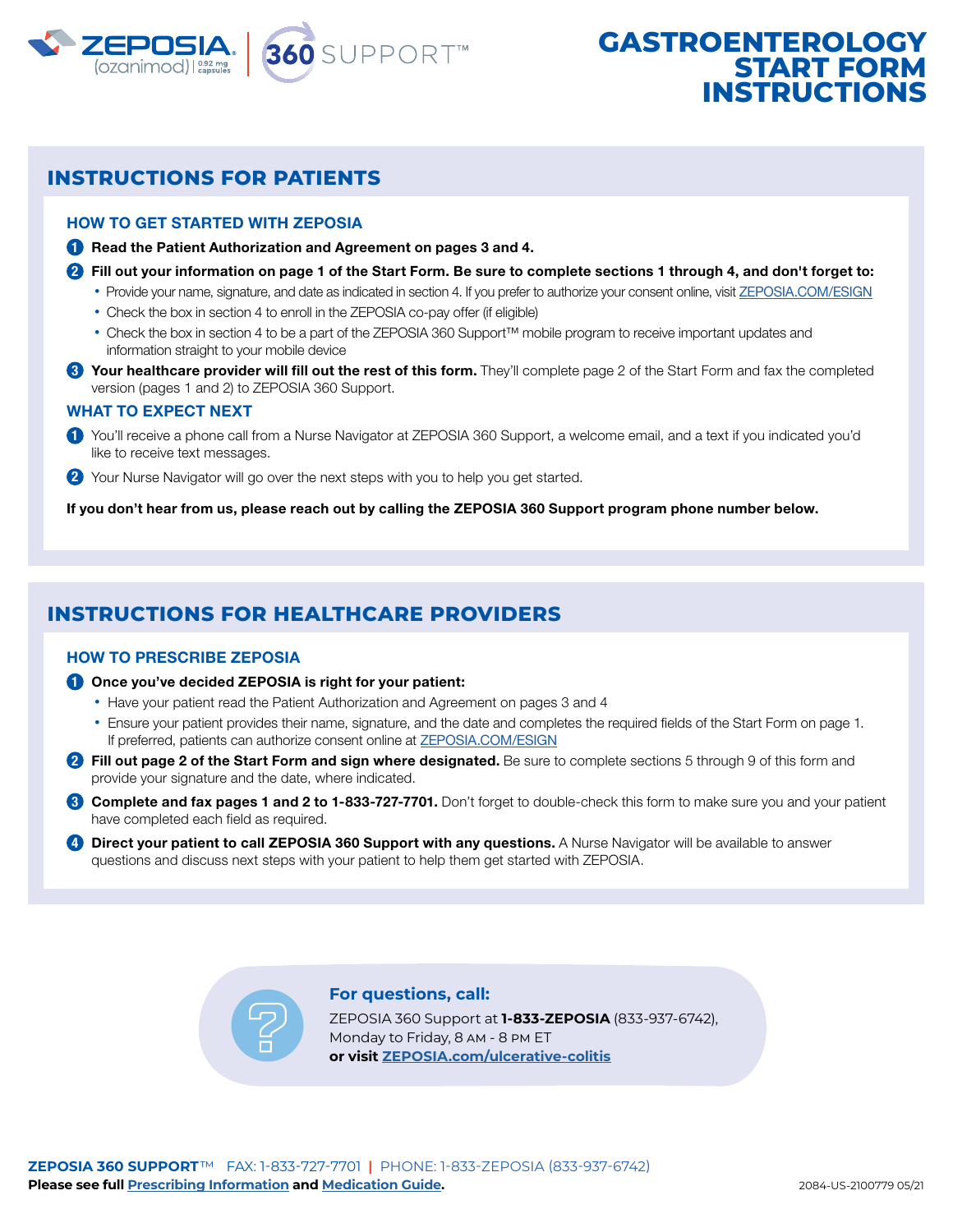



# **GASTROENTEROLOGY START FORM** Page 1 of 4

**TO HEALTHCARE PROVIDER:** Fax the completed pages 1 and 2, a copy of insurance card, and pharmacy benefit card (both sides of each) to **1-833-727-7701** or enroll online at **[www.ZEPOSIAportal.com](https://www.zeposiaportal.com/zeposiaprovider/s/login/?ec=302&startURL=%2Fzeposiaprovider%2Fs%2F)**

### **PATIENT:**

 $\overline{C}$ 

Please provide all information in sections 1 through 4 below. **Be sure to include your signature and the date on the bottom of the page.** Indicates a field that MUST be completed for this form to be processed.

| <b>PATIENT INFORMATION</b>                                                                                                                                                                                                                                                                                                                                   |  |  | $\Box$ Male $\Box$<br>Female |
|--------------------------------------------------------------------------------------------------------------------------------------------------------------------------------------------------------------------------------------------------------------------------------------------------------------------------------------------------------------|--|--|------------------------------|
|                                                                                                                                                                                                                                                                                                                                                              |  |  |                              |
|                                                                                                                                                                                                                                                                                                                                                              |  |  |                              |
|                                                                                                                                                                                                                                                                                                                                                              |  |  |                              |
|                                                                                                                                                                                                                                                                                                                                                              |  |  |                              |
| <b>Preferred contact number:</b> □ Mobile □ Home □ Work Preferred time: □ Morning □ Afternoon □ Evening                                                                                                                                                                                                                                                      |  |  |                              |
|                                                                                                                                                                                                                                                                                                                                                              |  |  |                              |
|                                                                                                                                                                                                                                                                                                                                                              |  |  |                              |
|                                                                                                                                                                                                                                                                                                                                                              |  |  |                              |
| Care partner/alternate contact e-mail address entrance and all and a state of the control of the control of the                                                                                                                                                                                                                                              |  |  |                              |
| *By providing the name and contact information of this individual, I am authorizing the disclosure of my health information to him/her.                                                                                                                                                                                                                      |  |  |                              |
| <b>MEDICAL INSURANCE COVERAGE</b>                                                                                                                                                                                                                                                                                                                            |  |  |                              |
| $\square$ See attached copy of my insurance card(s) front and back for the information requested below.                                                                                                                                                                                                                                                      |  |  |                              |
|                                                                                                                                                                                                                                                                                                                                                              |  |  |                              |
|                                                                                                                                                                                                                                                                                                                                                              |  |  |                              |
| $\Box$ Patient has no insurance                                                                                                                                                                                                                                                                                                                              |  |  |                              |
|                                                                                                                                                                                                                                                                                                                                                              |  |  |                              |
|                                                                                                                                                                                                                                                                                                                                                              |  |  |                              |
| <b>3 PRESCRIPTION INSURANCE COVERAGE</b>                                                                                                                                                                                                                                                                                                                     |  |  |                              |
| $\Box$ See attached copy of my insurance card(s) front and back for the information requested below.                                                                                                                                                                                                                                                         |  |  |                              |
|                                                                                                                                                                                                                                                                                                                                                              |  |  |                              |
|                                                                                                                                                                                                                                                                                                                                                              |  |  |                              |
| $\Box$ Patient has no insurance                                                                                                                                                                                                                                                                                                                              |  |  |                              |
| □ Patient does not have a separate plan for prescription insurance; these benefits are included in patient's medical insurance plan                                                                                                                                                                                                                          |  |  |                              |
| 4 PATIENT APPROVAL NOTE: Enrollment cannot be processed without valid signature.                                                                                                                                                                                                                                                                             |  |  |                              |
| $\square$ If eligible, I would like to enroll in the ZEPOSIA Co-pay Program.<br>I have read and agreed to the program terms and conditions on page 4, and understand that co-pay assistance is only available for<br>commercially insured patients and does not apply if I have prescription drug coverage through a federal, state, VA, or similar program. |  |  |                              |
| $\Box$ I would like to receive text messages and calls.<br>I have read and agreed to receive text messages and calls as explained in the Consent for autodialed calls and texts (see page 4).                                                                                                                                                                |  |  |                              |
| I have read and agreed to the Patient Authorization and Agreement on pages 3 and 4 of this form.                                                                                                                                                                                                                                                             |  |  |                              |
|                                                                                                                                                                                                                                                                                                                                                              |  |  |                              |
|                                                                                                                                                                                                                                                                                                                                                              |  |  |                              |
|                                                                                                                                                                                                                                                                                                                                                              |  |  |                              |
| Prefer to authorize your consent online? Visit ZEPOSIA.COM/ESIGN to submit your signature electronically.<br>(Note: Page 2 of this form still needs to be completed and returned, by fax, to 1-833-727-7701.)                                                                                                                                                |  |  |                              |
| Questions? Call 1-833-ZEPOSIA (833-937-6742) for assistance completing the ZEPOSIA Start Form.                                                                                                                                                                                                                                                               |  |  |                              |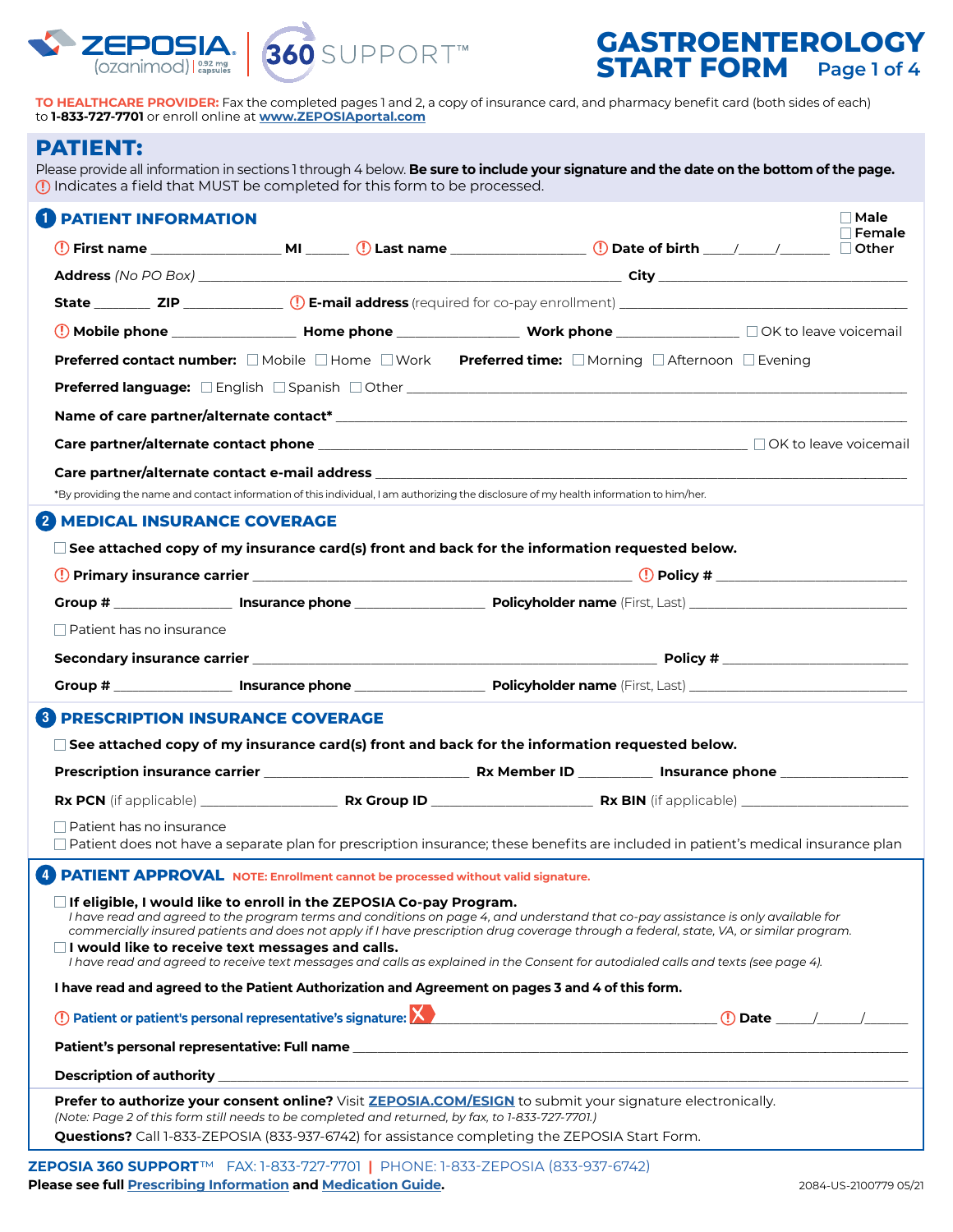

# **GASTROENTEROLOGY START FORM Page 2 of 4**

**TO HEALTHCARE PROVIDER:** Fax the completed pages 1 and 2, a copy of insurance card, and pharmacy benefit card (both sides of each) to **1-833-727-7701** or enroll online at **[www.ZEPOSIAportal.com](https://www.zeposiaportal.com/zeposiaprovider/s/login/?ec=302&startURL=%2Fzeposiaprovider%2Fs%2F)**

| <b>HEALTHCARE PROVIDER:</b>                                                                                                                                                                                                                                                                                                                                                                                                                                                                                                                                          |                        |                          |                                                                                                                                                                                                                                                                                                                                               |                                                                                                                                                                                                                                |  |  |  |  |
|----------------------------------------------------------------------------------------------------------------------------------------------------------------------------------------------------------------------------------------------------------------------------------------------------------------------------------------------------------------------------------------------------------------------------------------------------------------------------------------------------------------------------------------------------------------------|------------------------|--------------------------|-----------------------------------------------------------------------------------------------------------------------------------------------------------------------------------------------------------------------------------------------------------------------------------------------------------------------------------------------|--------------------------------------------------------------------------------------------------------------------------------------------------------------------------------------------------------------------------------|--|--|--|--|
| Please provide all information in sections 5 through 9 below. (1) Indicates a field that MUST be completed for this form to be processed.<br>If you need help, please call ZEPOSIA 360 Support™ at 1-833-ZEPOSIA (833-937-6742).                                                                                                                                                                                                                                                                                                                                     |                        |                          |                                                                                                                                                                                                                                                                                                                                               |                                                                                                                                                                                                                                |  |  |  |  |
| 5)<br><b>PRESCRIBER INFORMATION</b>                                                                                                                                                                                                                                                                                                                                                                                                                                                                                                                                  |                        |                          |                                                                                                                                                                                                                                                                                                                                               |                                                                                                                                                                                                                                |  |  |  |  |
|                                                                                                                                                                                                                                                                                                                                                                                                                                                                                                                                                                      |                        |                          |                                                                                                                                                                                                                                                                                                                                               |                                                                                                                                                                                                                                |  |  |  |  |
|                                                                                                                                                                                                                                                                                                                                                                                                                                                                                                                                                                      |                        |                          |                                                                                                                                                                                                                                                                                                                                               |                                                                                                                                                                                                                                |  |  |  |  |
|                                                                                                                                                                                                                                                                                                                                                                                                                                                                                                                                                                      |                        |                          |                                                                                                                                                                                                                                                                                                                                               |                                                                                                                                                                                                                                |  |  |  |  |
|                                                                                                                                                                                                                                                                                                                                                                                                                                                                                                                                                                      |                        |                          |                                                                                                                                                                                                                                                                                                                                               |                                                                                                                                                                                                                                |  |  |  |  |
|                                                                                                                                                                                                                                                                                                                                                                                                                                                                                                                                                                      |                        |                          |                                                                                                                                                                                                                                                                                                                                               |                                                                                                                                                                                                                                |  |  |  |  |
| 6<br><b>ASSESSMENTS</b>                                                                                                                                                                                                                                                                                                                                                                                                                                                                                                                                              |                        |                          |                                                                                                                                                                                                                                                                                                                                               |                                                                                                                                                                                                                                |  |  |  |  |
| $\bigcap$ Are you requesting assessment assistance?                                                                                                                                                                                                                                                                                                                                                                                                                                                                                                                  |                        |                          |                                                                                                                                                                                                                                                                                                                                               |                                                                                                                                                                                                                                |  |  |  |  |
| NO assistance requested                                                                                                                                                                                                                                                                                                                                                                                                                                                                                                                                              |                        |                          |                                                                                                                                                                                                                                                                                                                                               | *Available for on-label commercially insured patients only. This<br>offer is not valid for medical assessments for which payment                                                                                               |  |  |  |  |
| YES, assistance requested to conduct the following assessments at patient's home (check all that apply)*:<br><b>Blood tests:</b> $\Box$ CBC $\Box$ LFTs<br>Note: these tests may not be required for all patients                                                                                                                                                                                                                                                                                                                                                    | Screenings: $\Box$ ECG |                          | may be made in whole or in part under federal or state health<br>programs, including but not limited to Medicare or Medicaid,<br>and for residents in MN and RI. This program is subject to<br>termination or modification at any time.                                                                                                       |                                                                                                                                                                                                                                |  |  |  |  |
| $\Box$ VZV antibody serology                                                                                                                                                                                                                                                                                                                                                                                                                                                                                                                                         |                        | Macular edema assessment |                                                                                                                                                                                                                                                                                                                                               |                                                                                                                                                                                                                                |  |  |  |  |
| <b>CLINICAL INFORMATION</b>                                                                                                                                                                                                                                                                                                                                                                                                                                                                                                                                          |                        |                          |                                                                                                                                                                                                                                                                                                                                               |                                                                                                                                                                                                                                |  |  |  |  |
| (1) Primary diagnosis:                                                                                                                                                                                                                                                                                                                                                                                                                                                                                                                                               |                        |                          |                                                                                                                                                                                                                                                                                                                                               |                                                                                                                                                                                                                                |  |  |  |  |
| ICD 10 K51.90 (Ulcerative Colitis, unspecified, without complications)<br>ICD 10 K51.80 (Other Ulcerative Colitis, without complications)                                                                                                                                                                                                                                                                                                                                                                                                                            |                        |                          |                                                                                                                                                                                                                                                                                                                                               | Concurrent medications: Note that the concentration of the concentration of the concentration of the concentration of the concentration of the concentration of the concentration of the concentration of the concentration of |  |  |  |  |
| ICD 10 K51.00 (Ulcerative [chronic] Pancolitis, without complications)                                                                                                                                                                                                                                                                                                                                                                                                                                                                                               |                        |                          |                                                                                                                                                                                                                                                                                                                                               |                                                                                                                                                                                                                                |  |  |  |  |
| 8 PRESCRIPTION(S) (Complete all parts that apply)                                                                                                                                                                                                                                                                                                                                                                                                                                                                                                                    |                        |                          |                                                                                                                                                                                                                                                                                                                                               |                                                                                                                                                                                                                                |  |  |  |  |
| Days 1-4: ZEPOSIA® (ozanimod) 0.23 mg capsules by mouth once daily<br>Days 5-7: ZEPOSIA® (ozanimod) 0.46 mg capsules by mouth once daily<br>Day 8 and thereafter: ZEPOSIA® (ozanimod) 0.92 mg capsules by mouth once daily<br><b>Check one:</b><br>For new patients:<br>Dispense Starter Kit <sup>‡</sup> 7-day Starter Pack, followed by 30-day supply, 0 refills<br>For patients who are restarting:<br>Dispense 7-day Titration Pack only, 0 refills<br>*Starter Kit Rx is only for on-label patients who will not receive a 37-day sample from their prescriber. |                        |                          | Starter Kit or Titration Pack should be sent to:<br>Prescriber address (see above)<br>If assessments are completed <sup>5</sup> :<br>Patient address (see page 1) Alternate patient address (provide below)<br><sup>§</sup> Assessments must be complete and confirmed by provider to ship Starter Kit or Titration Pack directly to patient. |                                                                                                                                                                                                                                |  |  |  |  |
| Prescriber Signature (Dispense as Written)                                                                                                                                                                                                                                                                                                                                                                                                                                                                                                                           |                        |                          | <b>Prescriber Signature (Substitutions Allowed)</b>                                                                                                                                                                                                                                                                                           |                                                                                                                                                                                                                                |  |  |  |  |
|                                                                                                                                                                                                                                                                                                                                                                                                                                                                                                                                                                      |                        |                          |                                                                                                                                                                                                                                                                                                                                               |                                                                                                                                                                                                                                |  |  |  |  |
| (I) Maintenance Rx (check one):<br>ZEPOSIA® (ozanimod) 0.92 mg capsules by mouth once daily:<br>Dispense 30-day supply followed by 11 refills or _______ refills<br>Dispense 90-day supply followed by 3 refills or ______ refills                                                                                                                                                                                                                                                                                                                                   |                        |                          | <b>Preferred Specialty Pharmacy:</b>                                                                                                                                                                                                                                                                                                          | Provide specialty pharmacy name                                                                                                                                                                                                |  |  |  |  |
| <b>Additional notes:</b>                                                                                                                                                                                                                                                                                                                                                                                                                                                                                                                                             |                        |                          |                                                                                                                                                                                                                                                                                                                                               |                                                                                                                                                                                                                                |  |  |  |  |
| Prescriber Signature (Dispense as Written)                                                                                                                                                                                                                                                                                                                                                                                                                                                                                                                           |                        |                          | <b>Prescriber Signature (Substitutions Allowed)</b>                                                                                                                                                                                                                                                                                           |                                                                                                                                                                                                                                |  |  |  |  |
| (!) Date (MM/DD/YY)<br>Bridge Supply Rx <sup>"</sup> (optional for commercially insured patients):<br><b>ZEPOSIA<sup>®</sup> (ozanimod) 0.92 mg capsules by mouth once daily:</b> $\Box$ Dispense 30-day supply followed by up to 11 refills                                                                                                                                                                                                                                                                                                                         |                        |                          |                                                                                                                                                                                                                                                                                                                                               | "Bridge Supply Rx is available at no cost for eligible commercially insured, on-label diagnosed patients if there is a delay of more than 10 business days in determining whether commercial prescription coverage is availabl |  |  |  |  |
| Prescriber Signature (Dispense as Written)<br>Date (MM/DD/YY)                                                                                                                                                                                                                                                                                                                                                                                                                                                                                                        |                        |                          | <b>Prescriber Signature (Substitutions Allowed)</b>                                                                                                                                                                                                                                                                                           |                                                                                                                                                                                                                                |  |  |  |  |
| <b>PRESCRIBER AUTHORIZATION</b> <sup>†</sup><br><sup>t</sup> If required by applicable law, please attach copies of all prescriptions on official state prescription forms.                                                                                                                                                                                                                                                                                                                                                                                          |                        |                          |                                                                                                                                                                                                                                                                                                                                               | I certify that (I) I have prescribed ZEPOSIA based on my professional judgment of medical necessity and that I will supervise the patient's medical treatment; (2) I have the authority to disclose this patient's information |  |  |  |  |
|                                                                                                                                                                                                                                                                                                                                                                                                                                                                                                                                                                      |                        |                          |                                                                                                                                                                                                                                                                                                                                               |                                                                                                                                                                                                                                |  |  |  |  |
| <b>Prescriber Signature</b>                                                                                                                                                                                                                                                                                                                                                                                                                                                                                                                                          |                        |                          |                                                                                                                                                                                                                                                                                                                                               |                                                                                                                                                                                                                                |  |  |  |  |

**ZEPOSIA 360 SUPPORT**™FAX: 1-833-727-7701 **|** PHONE: 1-833-ZEPOSIA (833-937-6742) **Please see full [Prescribing Information](https://packageinserts.bms.com/pi/pi_zeposia.pdf) and [Medication Guide.](https://packageinserts.bms.com/medguide/medguide_zeposia.pdf)** 2084-05-2100779 05/21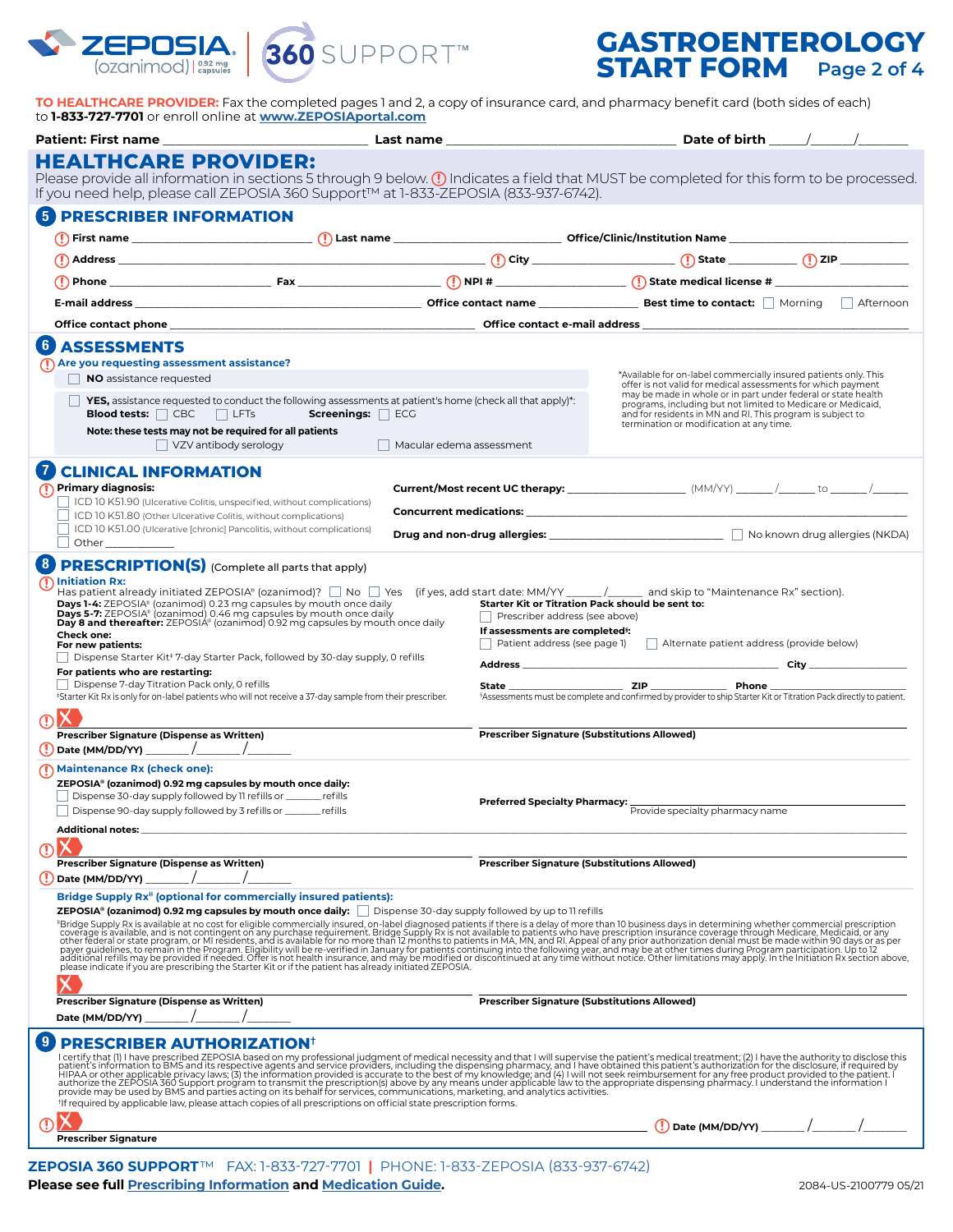

# **PATIENT AUTHORIZATION AND AGREEMENT**

360 SUPPORT™

The Bristol-Myers Squibb Company ZEPOSIA 360 Support™ program is a support program by Bristol-Myers Squibb Company (BMS) that helps patients understand their insurance coverage and financial support options for ZEPOSIA® (ozanimod), provides co-pay and free medication support to qualified patients, and provides educational, nurse, lab, and diagnostic support services. To participate in the Program, BMS will need to receive, use, and disclose your personal information. Please read this authorization carefully, and contact ZEPOSIA 360 Support at 1-833-ZEPOSIA (833-937-6742) if you have any questions. Once you have read and agreed to this form, fax your signed copy to 833-727-7701.

- 1. What information will be used and disclosed? My personal information will be disclosed, including:
	- Information on the Program enrollment form
	- Contact information and phone carrier/device information (for calls and texts)
	- Date of birth and Social Security Number (SSN is voluntary)
	- Professional and employment information
	- Financial and income information
	- Insurance information
	- Health records and information, including diagnoses, medications, and lab tests
	- Biometric and genetic information, including tests that identify the kind of illness that I have and/or medication indicated for my treatment
- 2. Who will disclose, receive, and use the information? This authorization permits my Health Caretakers, which include my healthcare providers, pharmacies, lab service providers, diagnostic service providers, health plans, and health insurers who provide services to me, as well as other people who I say can help me apply, to disclose my personal information to BMS, the third parties it works with, and other authorized agents, subsidiaries, and assignees (collectively "BMS"). BMS may also share my information with my Health Caretakers and with other healthcare providers, pharmacists, health insurers, and charitable organizations to determine if I am eligible for, or enrolled in, another plan or program.
- 3. What is the purpose for the use and disclosure? My personal information will be used by and shared with the persons and organizations described in this authorization in order to:
	- Process my application for the ZEPOSIA 360 Support services and provide the Program services to me, including verifying my insurance benefits, assistance with prior authorizations from my insurance, researching alternative insurance coverage options, providing information and education about the services through a case manager, and referring me and my Health Caretakers to other plans, support, or assistance programs that may be able to help me with access to my medication
	- Provide me with healthcare services, including lab and diagnostic tests and related healthcare procedures related to ZEPOSIA. I understand these healthcare services are not provided, or employed, by my healthcare professional. I understand that my insurance may be billed for these services and that I may have a separate co-pay or cost-sharing obligation for using these services
	- Provide co-pay assistance and/or free medication to me, if I am eligible
	- Receive, and/or purchase, my information (including information about my prescriptions and insurance claims) from my Health Caretakers to determine if and where I am receiving my

medication and whether I am no longer eligible for free medication or other BMS support programs

- Contact my Health Caretakers and me about the programs and the services that are available
- Contact other healthcare providers and charitable organizations to determine if I am eligible for, or enrolled in, another plan or program
- Contact me for marketing purposes, including providing me with information about my medication, refill reminders, surveys, and other information and alerts that BMS believes may be of interest to me (and some of which may be sent directly to my phone if I choose)
- Improve or develop the Program's services and other internal business purposes including analytics

#### Authorization for Sale of My Information to BMS:

I authorize my Health Caretakers (including my healthcare providers, health plans, health insurers, pharmacies, lab service providers, and diagnostic service providers) to disclose my information for the purposes described in this authorization, and I further authorize my Health Caretakers to accept payment from BMS in exchange for providing my information as well as providing me with marketing and patient support services.

- **4. When will this authorization expire?** This authorization will be effective for 5 years unless it expires earlier by law or I cancel it in writing. I may cancel this authorization by writing to: ZEPOSIA 360 Support, PO Box 220734, Charlotte, NC 28222. If I cancel this authorization, I will no longer be able to participate in the Program. The Program will stop using or disclosing my information for the purposes listed in this authorization, except as necessary to end my participation or as required or allowed by law. I understand that if I receive free medication, I must re-apply at least every year, sign this authorization again, and be accepted.
- **5. Notices:** I understand that once my health information has been disclosed, privacy laws may no longer restrict its use, disclosure, or further re-disclosures. BMS may use and disclose my information for the purposes described in this authorization or as allowed or required by law. I understand that BMS does not sell or rent personal information collected about me from this Program. I have a right to receive a copy of this authorization after I have signed it. I further understand that I may refuse to sign this authorization and that if I refuse, my eligibility for health plan benefits and treatment by my healthcare providers will not change, but I will not have access to the Program services. I understand that certain state laws may allow for the right to request access to, or deletion of, my information. I understand that these state rights are not absolute and only apply in certain circumstances. Therefore, I acknowledge that I may not receive a response to my request to the extent required or permitted under relevant laws. I agree that I may need to provide additional information in order to verify my identity, such as a government-issued ID, before my request to receive access to, or deletion of, my information will be honored. I will not be discriminated against for exercising my rights, but I understand that I may not be able to receive Program services if I do not allow use of my information. To submit an access or deletion request, I may call 1-833-ZEPOSIA (833-937-6742) or complete the online form at [www.bms.com/dpo/us/request](https://www.bms.com/dpo/us/request.html).

**ZEPOSIA 360 SUPPORT**™FAX: 1-833-727-7701 **|** PHONE: 1-833-ZEPOSIA (833-937-6742) **Please see full [Prescribing Information](https://packageinserts.bms.com/pi/pi_zeposia.pdf) and [Medication Guide.](https://packageinserts.bms.com/medguide/medguide_zeposia.pdf)** 2084-US-2100779 05/21

# **GASTROENTEROLOGY START FORM Page 3 of 4**